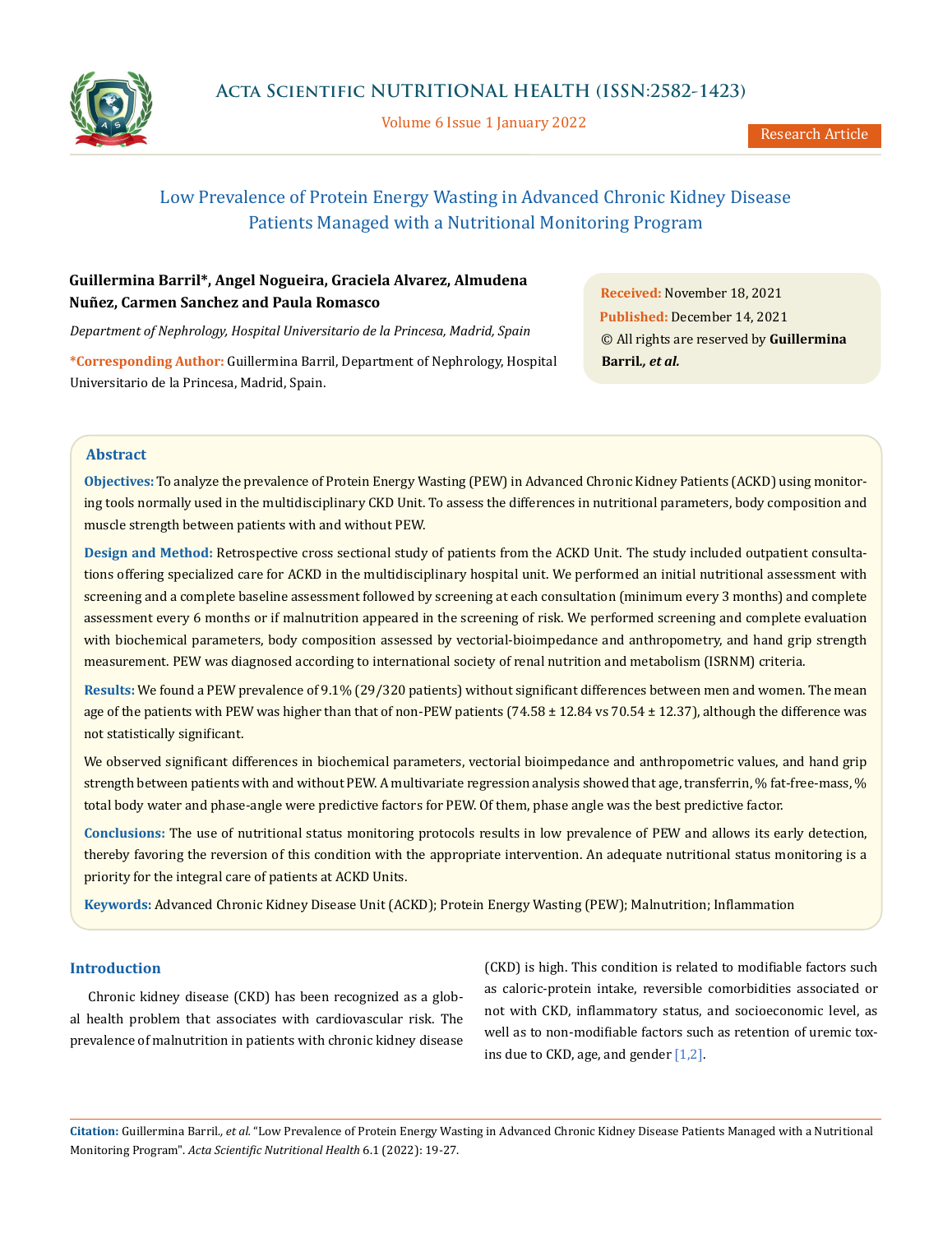In 2008, the International Society of Renal Nutrition and Metabolism (ISRNM) described a syndrome in hemodialysis (HD) patients called Protein Energy Wasting (PEW). Criteria defining this syndrome encompass alterations that appear in renal patients due to a combination of toxin retention, endocrine metabolic disorders and low intakes, which are interrelated with inflammatory processes causing a syndrome characterized by wasting losses of the lean body mass and fat body mass compartments that increase mortality [3-6].

Diagnosis criteria are divided into four categories (biochemical parameters, body composition, muscle mass, and protein and energy intake). The ISRNM proposed that PEW could be diagnosed when the following criteria are met in three out of the four proposed categories: low levels of biochemical indicators (i.e., albumin, transthyretin or cholesterol), decreased body mass (i.e., body mass index, unintentional weight loss and body fat percentage), reduced muscle mass (i.e., muscle wasting or sarcopenia and reduced mid-arm muscle circumference), and unintentional low dietary intake (i.e., energy and protein intake). These criteria must be sustained for a minimum time to be considered for PEW diagnosis [3].

Preventing PEW is one of the most pressing objectives in the management of advanced CKD patients. Accordingly, an adequate caloric intake is important in CKD because it contributes to limit excess protein intake, thereby avoiding PEW development [7].

A PEW prevalence of 28-80% has been reported in HD patients [8-13].

Although initially described in HD patients, PEW has been later reported in non-dialysis advanced CKD (ACKD) patients. In these patients PEW prevalence increases with CKD progression, showing the highest values in stage  $5$  [11]. Several studies have reported that the prevalence is less than  $2\%$  in stages 1-2  $[9,10]$ , 11-46% in stages  $3-5$  [10-13]; the last meta-analysis described 28-54% prevalence in 16434 HD patients and 11-54% in stages 3-5 [11-19].

PEW diagnosis is dependent of a wide variety of parameters assessed by different tools. Cut-off points to establish normality ranges for these parameters may vary with ethnicity, sex and environmental factors of the study population, thereby determining the great variability of PEW prevalence values across different studies, especially in HD patients (where more studies have been published), but also in peritoneal dialysis or ACKD [18,19].

An adequate monitoring of the nutritional status in patients with CKD, mainly in non-dialysis patients in stages 3b, 4 and 5, has been reported to reduce PEW rates and its associated cardiovascular mortality [11].

The aim of this study was to analyze the prevalence of PEW in ACKD patients undergoing nutritional assessment with the monitoring program normally used in our multidisciplinary CKD Unit. The secondary aim was to establish the relationship of PEW with the nutritional parameters, body composition, and muscle strength used for nutritional assessment.

## **Materials and Methods**

#### **Study design and population**

This was a retrospective cross-sectional study carried out with anonymous data collected from outpatients of the Advanced Chronic Kidney Disease Unit in Madrid who underwent a nutritional monitoring program. The study included outpatient consultations offering specialized care for ACKD in the multidisciplinary hospital unit. The inclusion criteria were: patients older than 18 years, CKD stages 3b, 4 and 5 without dialysis, without cognitive impairment, who had at least two outpatient consultations with a complete nutritional assessment (6 months) and had all the parameters collected. Exclusion criteria: patients who refused the full assessment or those who could not make any of the routine determinations included in the study.

#### **Nutritional monitoring program**

- The ACKD multidisciplinary Unit performs a nutritional monitoring program with initial screening and a complete baseline assessment, screening at each consultation (minimum every 3 months), and a complete assessment every 6 months or if malnutrition appears in the screening of risk (Figure 1).
- The assessment frequency may increase if the Malnutrition Screening Tool (MST) (screening test) detects malnutrition and/or if the patient requires hospital admission.
- According to the assessment, dietary advice was provided as well as nutritional intervention if required.

PEW was diagnosed in ACKD patients using ISRNM criteria. To analyze difference in nutritional parameters, body composition

**Citation:** Guillermina Barril*., et al.* "Low Prevalence of Protein Energy Wasting in Advanced Chronic Kidney Disease Patients Managed with a Nutritional Monitoring Program". *Acta Scientific Nutritional Health* 6.1 (2022): 19-27.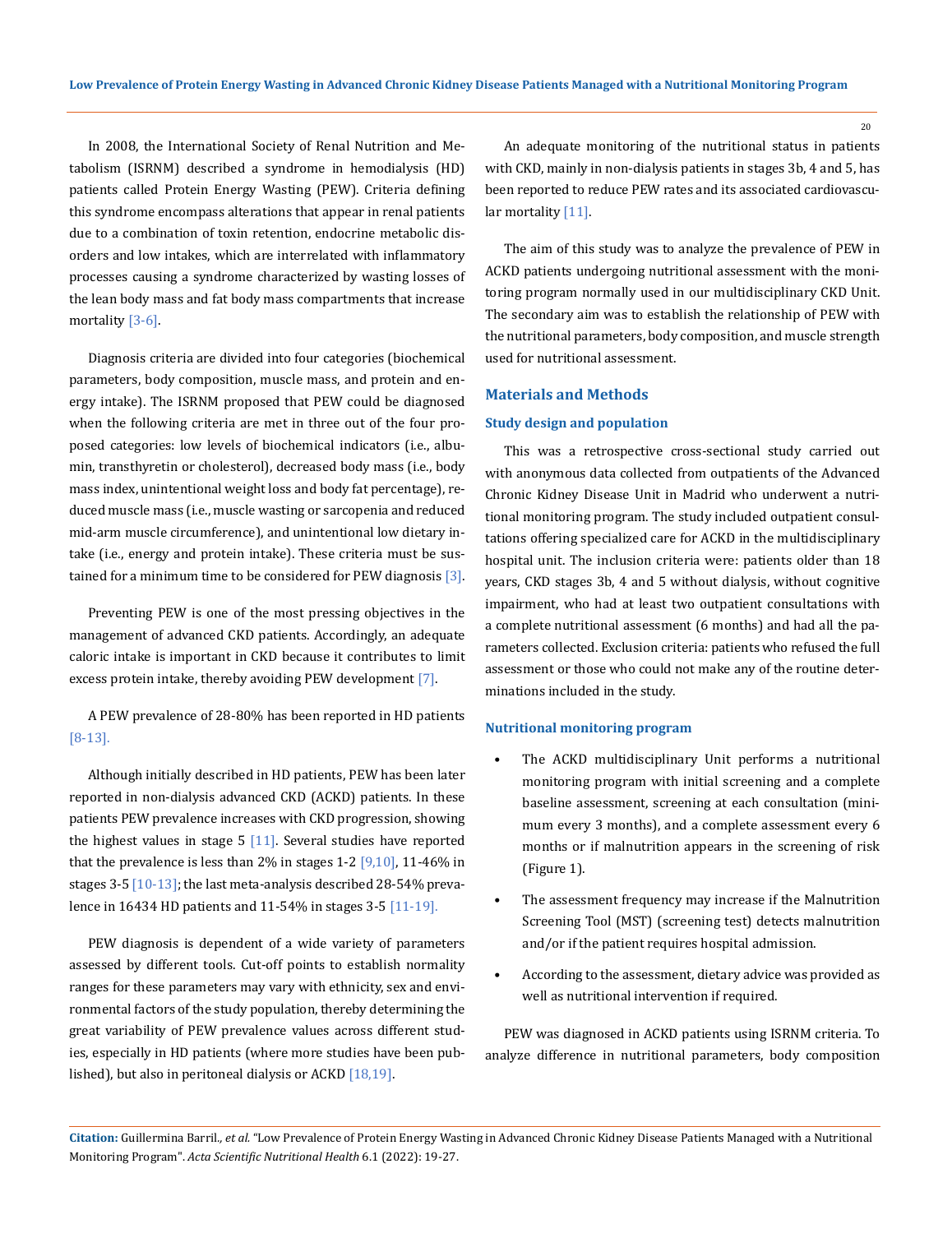**Low Prevalence of Protein Energy Wasting in Advanced Chronic Kidney Disease Patients Managed with a Nutritional Monitoring Program**



**Figure 1:** Algorithm of nutritional assessment in the ACKD Unit.

Malnutrition Screening Tool (MST), C-reactive protein (CRP), Subjective global assessment of nutritional status (SGA), Malnutrition-Inflammation Score (MIS), Protein Energy Wasting (PEW), Bioelectrical impedance analysis (BIA).

and muscle strength associated with PEW, patients were classified in two groups: Group 1 (G1), PEW patients, and group 2 (G2), non-PEW patients.

The following parameters were collected:

- **General parameters**: Age, gender, time in the ACKD Unit, diabetes, weight, height and comorbidities
- **Laboratory parameters**: Proteins (albumin, transferrin, prealbumin), C-reactive protein (CRP) as an inflammation parameter, total lymphocytes, hemoglobin (Hb), cholesterol, creatinine.
- Body composition assessed by using Akhern BIA 101 monofrequency vector bioimpedance: phase angle, exchangeable Na/K, cell mass, total body water, intracellular water, extracellular water, lean mass, fat mass, muscle mass, cell mass index and body mass index (BMI).
- **Anthropometric measurements:** Waist circumference and brachial circumference (brachial circumference) measured with inextensible measuring tape "Cescorf"; tricipital skin fold (tricipital fold) measured with a "Holtain" Caliper, and muscle mass circumference (arm muscle circumference) determined with the formula MAC = brachial circumference - (3,1416 x triccipial skin fold cm)
- Muscle strength measured with hand grip strength (dynamometer) (baseline model 12-0240).

Parameters were collected at each nutritional assessment. PEW diagnosis and variables used for statistical analysis were those collected at the second assessment.

## **Statistical analysis**

Data were collected in an Excel database specifically created for this study.

Quantitative variables of are represented as mean and standard deviation, Quantitative variables were compared with the Student's test or non-parametric tests as appropriate. Categorical variables were compared using the chi-square test or Fisher's exact test. We performed also the univariate regression analysis to stablish the association of multiple biochemical nutritional and anthropometric parameters and multivariate analysis to choice the best model adjusted.

All statistical analyses were carried out with the SPSS 23 statistical program (IBM Corp. Released 2015. IBM SPSS Statistics for Windows, Version 23.0. Armonk, NY: IBM Corp).

#### **Results**

A total of 320 patients of the multidisciplinary ACKD Unit were included in the study. Mean age was  $70.90 \pm 12.45$  years, 214 (66.9%) patients were men and 106 (33.1%) were women. Twenty-seven (8.4%) patients were in stage G3b, 181 (56.6%) in G4, and 112 (35%) in G5. The mean CKD-EPI was 18.58 ± 7.64 ml/ min/1.73m<sup>2</sup>.

Prevalence of PEW was 9.1% (29/320 patients), without significant difference between men and women. Data on demographic and biochemical parameters of patients with and without PEW are shown in table 1.

Mean age was higher in patients with PEW compared with non-PEW patients (74.58 ± 12.84 years vs 70.54 ± 12.37), although this difference was not statistically significant. While difference of mean age was not observed between these groups in men, women showed statistically significant differences ( $p = 0.041$ ).

The values of biochemical parameters and body composition in patients with PEW were striking, as some of them were close to the low limit of normality. These results suggested that the altered parameters could be reversed if they were diagnosed and intervened on time.

**Citation:** Guillermina Barril*., et al.* "Low Prevalence of Protein Energy Wasting in Advanced Chronic Kidney Disease Patients Managed with a Nutritional Monitoring Program". *Acta Scientific Nutritional Health* 6.1 (2022): 19-27.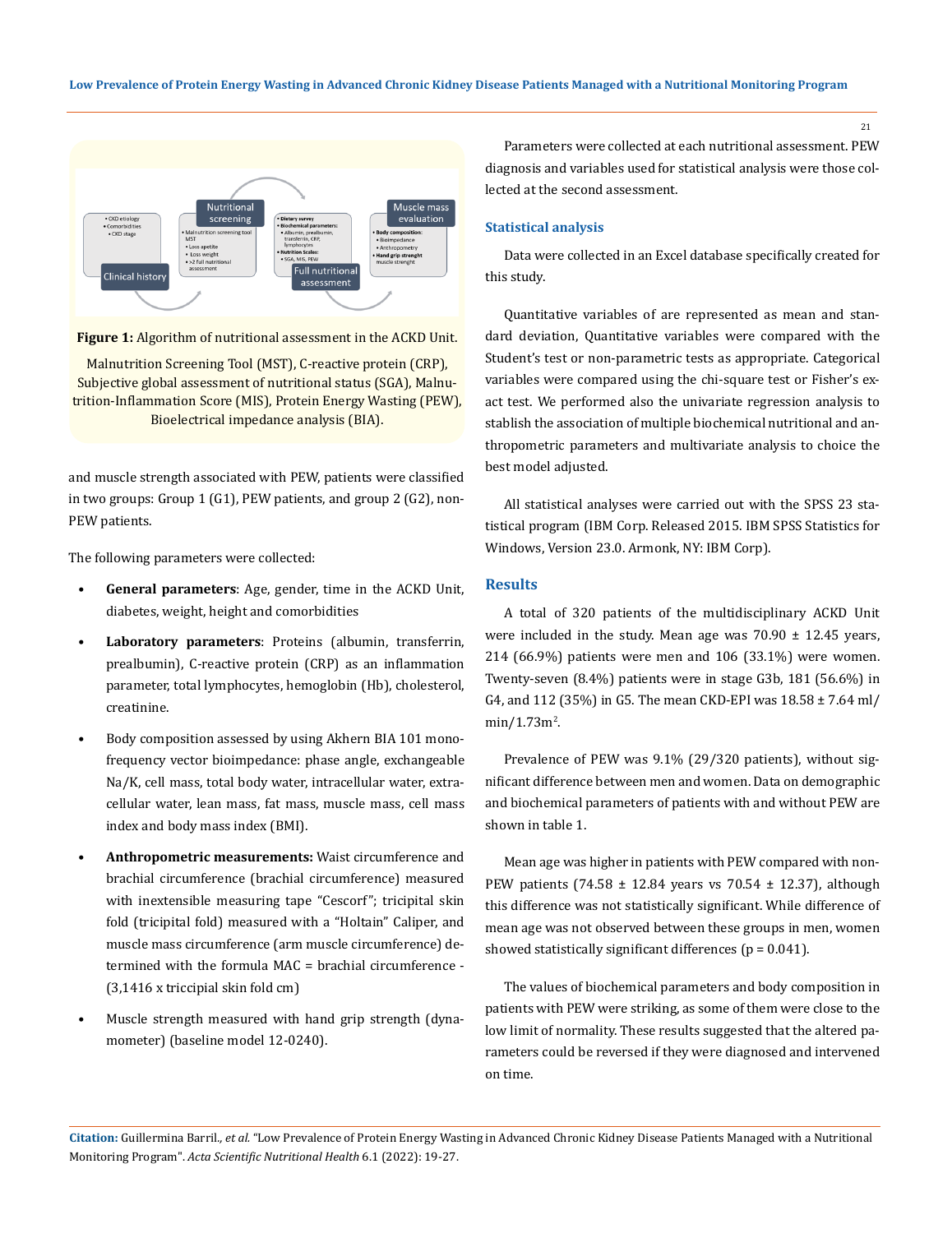|  | Low Prevalence of Protein Energy Wasting in Advanced Chronic Kidney Disease Patients Managed with a Nutritional Monitoring Program |  |
|--|------------------------------------------------------------------------------------------------------------------------------------|--|
|  |                                                                                                                                    |  |

|                            | With PEW (G1)     | <b>Without PEW (G2)</b> |       |
|----------------------------|-------------------|-------------------------|-------|
| <b>Parameter</b>           | $(n = 29)$        | $(n = 296)$             | p     |
| Age (years)                | $74.58 \pm 12.84$ | $70.52 \pm 12.37$       | ns    |
| Male                       | $71.27 \pm 14.23$ | $70.44 \pm 11.22$       | ns    |
| Female                     | $80.00 \pm 8.08$  | $70.74 \pm 14.52$       | 0.041 |
| Gender                     |                   |                         |       |
| Male                       | 18 (62%)          | 196 (67.3%)             |       |
| Female                     | 11 (38%)          | 95 (32.7%)              | ns    |
| $nPNA$ (gr/kg/<br>day)     | $0.73 \pm 0.21$   | $0.93 \pm 0.26$         | 0.003 |
| Albumin (gr/dl)            | $3.77 \pm 0.67$   | $4.20 \pm 0.41$         | 0.002 |
| <b>CRP</b>                 | $1.17 \pm 2.05$   | $0.68 \pm 1.21$         | 0.06  |
| Transferrin<br>(mg/dl)     | $201.6 \pm 48.61$ | $224.76 \pm 40.10$      | 0.017 |
| Hemoglobin<br>$\rm (gr/l)$ | $11.30 \pm 1.53$  | $11.96 \pm 1.48$        | 0.023 |

**Table 1:** Sociodemographic and biochemical parameters in ACKD patients according to PEW.

Categorical variables are expressed as number (%) and quantitative variables as mean ± standard deviation. Differences were analyzed by student t-test for quantitative variables and by Chi square test for categorical variables, p≤ 0.05was considered statistically significant.

Abbreviations. CRP: C-reactive Protein; nPNA: Normalized Nitrogen Protein Appearance; ns: Not Significant; PEW: Protein Energy Wasting.

Table 2 shows mean values of body composition parameters of patients with PEW and non-PEW patients. These data showed significant differences in phase angle, exchangeable Na/K, % cell mass, % total body water and, as expected, intracellular water as an indirect indicator of muscle mass. Likewise, patients with PEW presented lower mean triceps fold, as a measure of subcutaneous body fat, body surface area and waist circumference.

| <b>Parameter</b>  | With            | <b>Without</b>   | p     |
|-------------------|-----------------|------------------|-------|
|                   | <b>PEW (G1)</b> | <b>PEW (G2)</b>  |       |
|                   | $3.43 \pm$      | $4.21 \pm 1.15$  | 0.001 |
| Phase Angle       | 1.23            |                  |       |
|                   | $1.85 \pm$      | $1.39 \pm 0.46$  | 0.001 |
| Exchangeable Na/K | 0.67            |                  |       |
|                   | $33.27 \pm$     | $39.07 \pm 9.23$ | 0.002 |
| %Body cell mass   | 10.33           |                  |       |

| % Total Body Water            |                                  | 57.68 $\pm$ | $53.23 \pm 6.88$ | 0.001 |
|-------------------------------|----------------------------------|-------------|------------------|-------|
|                               |                                  | 7.86        |                  |       |
| %Intracellular Body           |                                  | $38.42 \pm$ | $43.82 \pm 8.12$ | 0.001 |
| Water                         |                                  | 10.38       |                  |       |
| %Fat Mass                     |                                  | $25.63 \pm$ | $32.21 \pm 9.17$ | 0.005 |
|                               |                                  | 11.24       |                  |       |
|                               |                                  | $74.36 \pm$ | $67.75 \pm 9.31$ | 0.001 |
| %Fat Free Mass                |                                  | 11.24       |                  |       |
|                               |                                  | $24.80 \pm$ | $27.64 \pm 4.99$ | 0.004 |
| BMI                           |                                  | 4.89        |                  |       |
|                               |                                  | $5.91 \pm$  | $7.02 \pm 2.11$  | 0.009 |
| Body Cell Mass Index          |                                  | 2.77        |                  |       |
|                               |                                  | $26.24 \pm$ | $27.64 \pm 4.40$ | 0.001 |
| <b>Brachial Circumference</b> |                                  | 4.79        |                  |       |
|                               |                                  |             | $18.52 \pm 9.41$ | 0.072 |
| Tricipital Skin Fold          |                                  | 0.86        |                  |       |
| Muscle Mass Circumfer-        |                                  | $25.97 \pm$ | $28.38 \pm 4.04$ | 0.004 |
| ence                          |                                  | 4.39        |                  |       |
|                               |                                  | $90.05 \pm$ | $99.68 \pm$      | 0.020 |
|                               | <b>Waist Circumference</b>       |             | 14.93            |       |
|                               |                                  |             | $1.83 \pm 0.22$  | 0.038 |
| <b>Body Surface Area</b>      |                                  | 0.21        |                  |       |
|                               |                                  | $20.96 \pm$ | $25.22 \pm$      | 0.039 |
|                               | Overall<br>Male<br>Female        | 11.24       | 10.46            | 0.027 |
| <b>HGS Right</b>              |                                  | $23.72 \pm$ | $29.21 \pm 9.82$ | ns    |
| (kg)                          |                                  | 12.21       | $16.98 \pm 5.99$ |       |
|                               |                                  | $16.45 \pm$ |                  |       |
|                               |                                  | 8.01        |                  |       |
|                               | <b>Overall</b><br>Male<br>Female | $20.13 \pm$ | $23.14 \pm$      | ns    |
|                               |                                  | 8.70        | 10.17            | 0.039 |
| HGS Left (kg)                 |                                  | $21.83 \pm$ | $26.89 \pm 9.90$ | ns    |
|                               |                                  | 9.70        | $15.53 \pm 5.28$ |       |
|                               |                                  | $17.36 \pm$ |                  |       |
|                               |                                  | 6.20        |                  |       |

22

**Table 2:** Body composition and muscle strength parameters in ACKD patients according to PEW.

All variables are expressed as mean ± standard deviation. Differences were analyzed by student t test,  $p \le 0.05$  was considered statistically significant.

Abbreviations. BMI: Body Mass Index; HGS: Hand Grip Strength; ns: Not Significant; PEW: Protein Energy Wasting.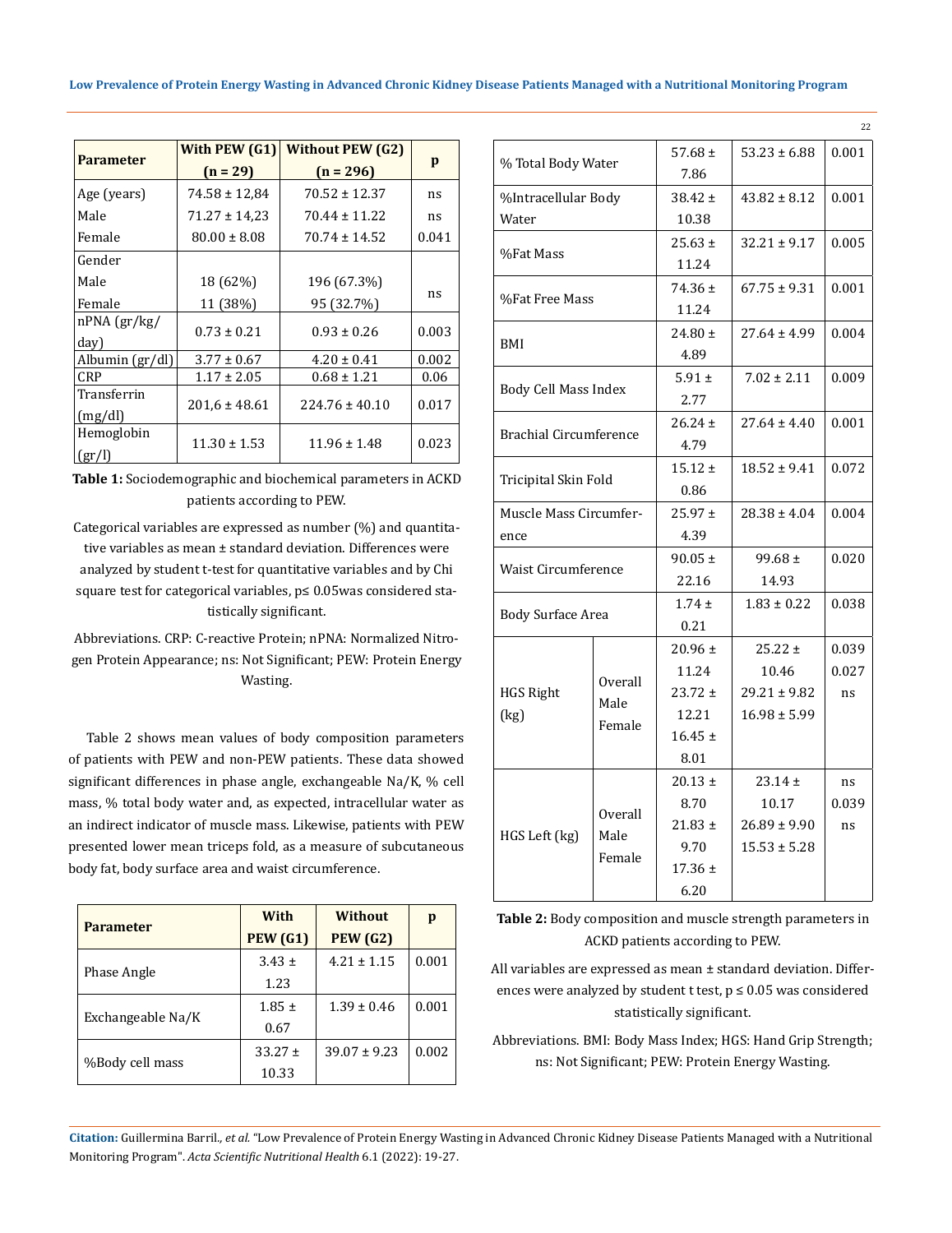Phase angle values were further grouped into quartiles with upper limits of Q1:3.30, Q2: 4.1, Q3:4.9, Q4:5.7. Percentages of patients with PEW (G1) compared to those without PEW (G2) in the different quartiles were: 55.2% (16 patients) vs 23.7% (67 patients) in Q1, 17.2% (5) vs 26.8% (7) in Q2, 17.2% (5) vs 23% (67) in Q3, and 10% (3) vs 26.5% (77) in Q4, p = 0.003. These results showed that phase angle values in PEW patients were mainly found in Q1.

Muscle strength measured by right hand grip strength was lower in patients with PEW compared to non-PEW patients (20.96  $\pm$ 11.24 Kg vs  $25.22 \pm 10.46$  Kg, p = 0.039). While this parameter was also lower in male patients, it did not show difference in females patients (table 2, cut-off point according to the European sarcopenia group EWGSOP 2019: 27 kg in men and 16 kg in women).

We carried out a univariate regression model to assess the effect of the different parameters on the appearance of PEW (Table 3). Most of the parameters analyzed were associated with PEW.

| <b>Variable</b>               | OR (95% CI)             | p     |
|-------------------------------|-------------------------|-------|
| Age                           | $0.970(0.936 - 1.006)$  | 0.097 |
| Phase Angle                   | 1.993 (1.329 - 2.988)   | 0.001 |
| Exchangeable Na/K             | $0.291(0.159 - 0.533)$  | 0.001 |
| %Body Cell Mass               | $1.071(1.025 - 1.120)$  | 0.002 |
| %Total Body Water             | $0.913(0.864 - 0.966)$  | 0.002 |
| %Intracellular Body Water     | $1.079(1.030 - 1.131)$  | 0.001 |
| %Fat Mass                     | $1.077(1.033 - 1.124)$  | 0.001 |
| %Fat Free Mass                | $0.929(0.891 - 0.969)$  | 0.001 |
| Body Cell Mass Index          | $1.302$ (1.063 - 1.595) | 0.011 |
| <b>Brachial Circumference</b> | 1.157 (1.056 - 1.268)   | 0.002 |
| Muscle Mass Circumference     | 1.157 (1.042 - 1.284)   | 0.006 |
| <b>Waist Circumference</b>    | $1.030(1.008 - 1.052)$  | 0.006 |
| <b>Body Surface Area</b>      | $6.179(1.061 - 35.972)$ | 0.043 |
| Hemoglobin                    | 1.376 (1.055 - 1.796)   | 0.019 |
| Transferrin                   | $1.010(1.002 - 1.018)$  | 0.017 |
| Right Hand Grip Strength      | $1.042$ (1.002 - 1.084) | 0.039 |

**Table 3:** Univariate regression analysis of the association between different nutrition and anthropometric parameters and PEW.

Analysis was carried out by...test.  $p \leq 0.05$  was considered statistically significant.

Abbreviations. CI: Confidence Interval; OR: Odds Ratio.

The multivariate regression analysis showed that age, transferrin, % fat free mass, %total body water and phase angle were predictive factors for PEW; of these parameters, phase angle showed the highest predictive capacity (Figure 2).



**Figure 1:** Multivariate regression analysis of factors associated with PEW.

Abbreviations. FFM: Fat Free Mass; CI: Confidence Interval; OR: Odds Ratio; TBW: Total Body Water; PA: Phase Angle.

# **Discussion**

The incidence of PEW in CKD patients described in the literature is high, although ranges reported vary considerably among different studies [8-11].

In 1983, the World Health Organization adopted the term "wasting" to refer to an involuntary loss of more than 10% of patient´s basal weight in the absence of opportunistic infection, cancer or chronic diarrhea [11,22].

Wasting is often present in CKD in response to anorexia-induced insufficient energy and protein intake in addition to other alterations in which inflammation commonly appears.

Cachexia is considered by the Society on Sarcopenia, Cachexia and Wasting Disorders as a complex syndrome associated with underlying illness and characterized by loss of muscle mass, with or without loss of fat mass [22].

In 2008, the IRSNM proposed a specific classification of uremia induced wasting disorders (Protein Energy Wasting) in which cachexia was the most severe stage [5,21,22].

**Citation:** Guillermina Barril*., et al.* "Low Prevalence of Protein Energy Wasting in Advanced Chronic Kidney Disease Patients Managed with a Nutritional Monitoring Program". *Acta Scientific Nutritional Health* 6.1 (2022): 19-27.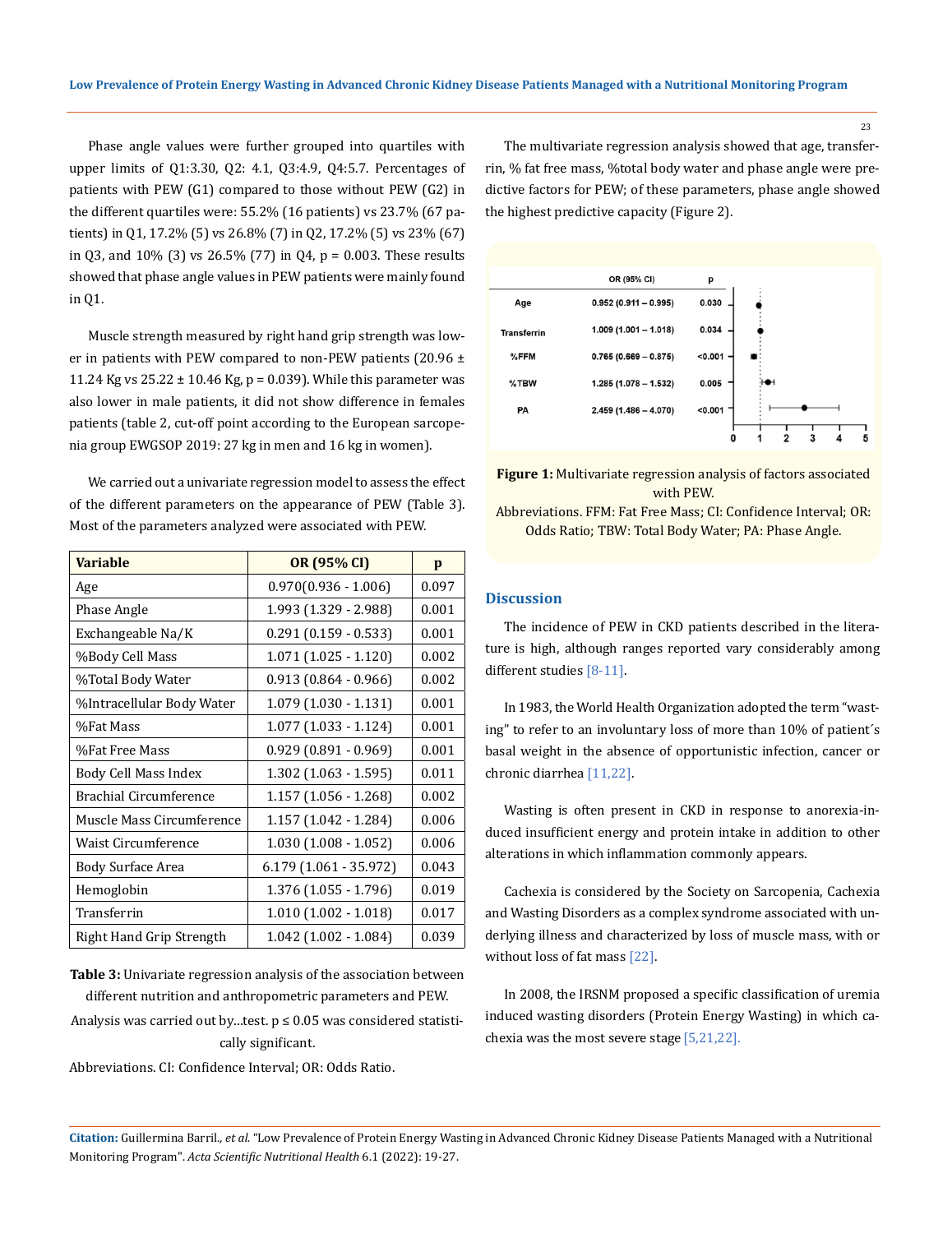PEW is considered as a state of nutritional and metabolic disorder in patients with CKD characterized by simultaneous loss of systemic body protein and energy stores, leading ultimately to loss of muscle and fat mass and cachexia [5,22].

The terms PEW and cachexia appeared in more than 300 and 200 CKD publications, respectively; cachexia is currently considered as a final stage of PEW in which reversibility is practically nil [11].

In CKD, factors such as malnutrition hypercatabolic stage, uremic toxins and increased release of serum inflammatory cytokines, caused in part by uremic toxin stimulation, may contribute to PEW pathogenesis [23-26].

The PEW syndrome was originally described in hemodialysis patients but has subsequently been characterized in CKD patients without dialysis; in addition, the prevalence of PEW has been shown to increase as CKD progresses [11].

The difference of PEW prevalence ranges among different studies, likely due to differences in the cut-off points used to establish normality values for the parameters within the PEW diagnosis criteria, which may vary according to factors such as ethnicity and geographical location, among others. Therefore, cut-off choice is crucial for PEW prevalence assessment. In this sense, muscle mass and strength may vary according to the normality cut-off points chosen. In the present study we chose for these parameters the 2019 criteria of the European Working Group on Sarcopenia [27].

Frailty and sarcopenia closely correlate with PEW, muscle wasting and cachexia. Prevention and treatment of PEW should offer individualized and full care approaches to early risk factor detection and target associated comorbidities.

It is worth remarking that the prevention and early treatment of PEW can contribute to reverse this condition. Therefore, using adequate PEW diagnosis criteria and nutritional status monitoring using different scoring tools is important for its management  $[11]$ .

Our results showed that combining nutritional parameters, close assessment of body composition and muscular strength by hand grip strength can contribute to a complete evaluation of the status of these patients. In addition, Malnutrition inflammation Score (MIS phase angle and hand grip strength have been considered as factors associated to increase in morbidity and mortality. Therefore, taken together, all these tools could help to better assess PEW beyond ISRNM criteria [4].

PEW is closely associated with morbi-mortality in ACKD patients, especially in those in G3b, G4 and G5 CKD stages [7,11]. For this reason, we studied our patients in these advanced CKD stages. However, despite the mean CKD-EPI of our patients was  $18.58 \pm$  $7.64\,\mathrm{ml/min}/1.73\mathrm{m}^2$  and more than  $50\%$  of them were in  $G4$  stage, PEW prevalence was low.

Old age and advanced disease stages are factors that predispose to malnutrition. In our study population mean age was high and most patients were in G4 and G5 stages. Therefore, high prevalence could be expected. However, the PEW prevalence found in patients of our ACKD Unit was 9,1%, which was lower than the range (11- 46%) previously reported for CKD 3-5 stages [7,11].

In this study we have demonstrated that adequate monitoring of nutritional status could help to prevent the appearance or decrease the prevalence of PEW, even in elderly patients with advanced CKD.

We observed significant differences in biochemical and body composition parameters between patients with PEW and non-PEW patients. Mean albumin, transferrin and Hb values were significantly lower in patients with PEW, although transferrin and Hb are not included as parameters within the PEW criteria. Although the patients studied did not have a high degree of inflammation in any group, CRP values were higher in the group with PEW, but the difference was at the limit of significance.

As expected, body composition parameters, assessed by vector bioimpedance and anthropometry, were better in patients without PEW. As previously described in the literature, these patients showed better phase angle and better intracellular water indicating better muscle mass as well as better muscle arm circumference. It is worth remarking that considering quartile distribution of phase angle in our patients, more than 50% of patients with PEW showed phase angles in Q1, in agreement with results reported in the literature [28,31].

Hand grip strength has proven to be a good tool to assess the risk of malnutrition and inflammation in HD and a good predictive factor for survival [32,33]. Our univariate analysis showed that this

**Citation:** Guillermina Barril*., et al.* "Low Prevalence of Protein Energy Wasting in Advanced Chronic Kidney Disease Patients Managed with a Nutritional Monitoring Program". *Acta Scientific Nutritional Health* 6.1 (2022): 19-27.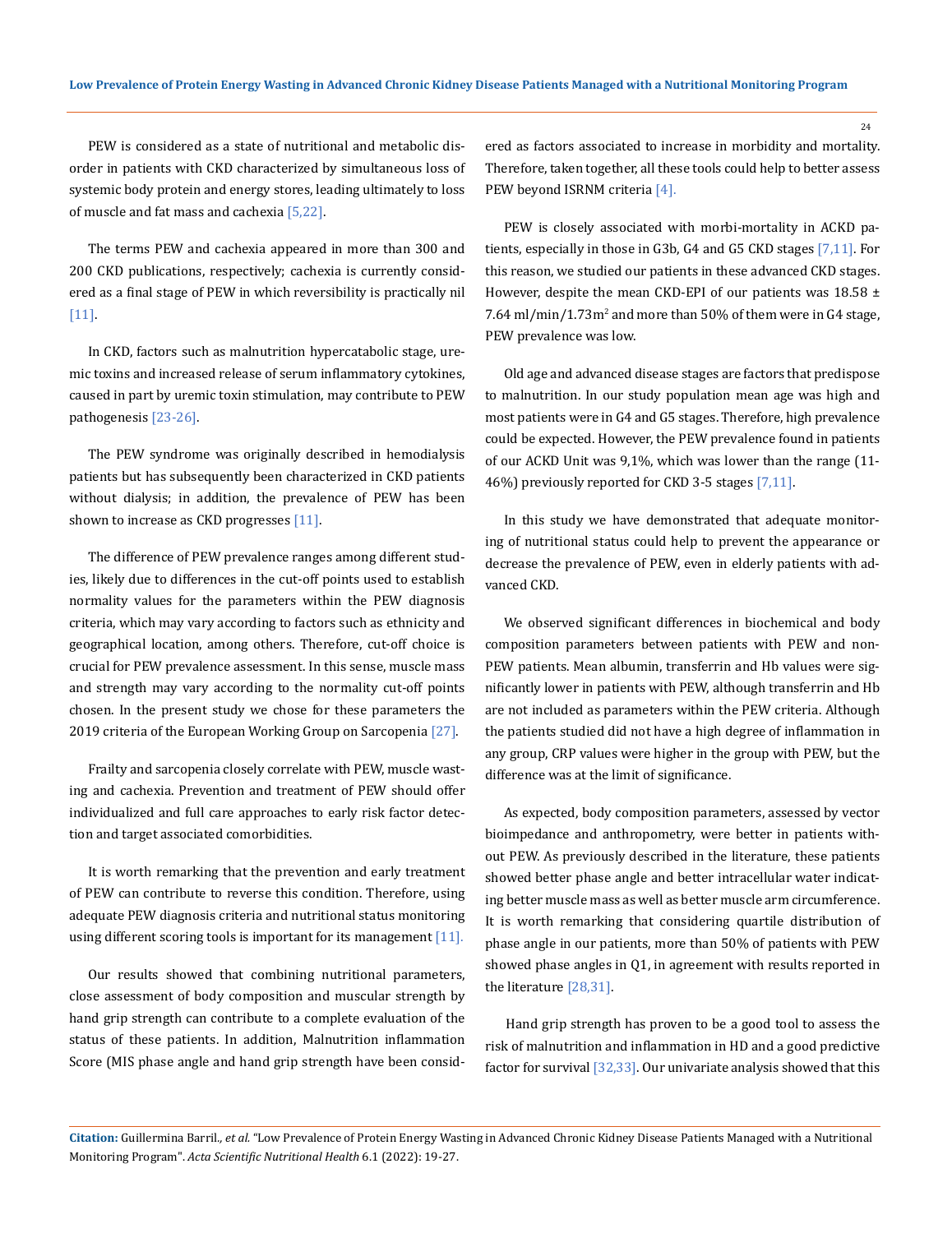parameter was associated with PEW. In addition, right hand dynamometry was significantly better in patients without PEW; while this parameter was also better in male patients without PEW, it did no show statistically significant differences in female patients.

The univariate regression analysis showed the association of multiple biochemical nutritional and anthropometric parameters with PEW, such as phase angle, exchangeable Na/K, % body cell mass, % total body water, % intracellular body water, % fat mass, % fat free mass, body cell mass index, brachial circumference, muscle arm muscle circumference, waist circumference, body surface area, hemoglobin, transferrin and right hand grip strength. In the multivariate analysis, age, total body water, lean mass and phase angle remained significantly associated with PEW. Of these variables, phase angle showed the highest predictive value.

## **Conclusion**

- The use of nutritional status monitoring protocols results in low prevalence of PEW and allows its early detection, thereby favoring the reversion of this condition with the appropriate intervention.
- An adequate nutritional status monitoring is a priority for the integral care of patients at ACKD Units.

# **Practical Application**

Implementation of a good Nutritional Monitoring Program for advanced chronic kidney disease patients can help in the adequate assessment of their nutritional status. This favors earlier diagnosis and prevention of malnutrition reducing the appearance of the PEW syndrome.

## **Acknowledgement**

To Manuel Gomez from Hospital de la Princesa Institute for his help with the English version.

### **Authors' Contributions**

Guillermina Barril, Angel Nogueira y Graciela Alvarez wrote the main manuscript Almudena Nuñez, Carmen Sanchez y Paula Romasco help in the clinical practice All authors have read and approved this information before submission.

#### **Funding**

Not applicable.

#### **Availability of Data and Materials**

The datasets used and/or analysed during the current study are available from the corresponding author on reasonable request.

#### **Ethics Approval and Consent to Participate**

This research was approved by the Research Ethics Commitee of Hospital Universitario de la Princesa (No. 4342) and was conducted according to the ethical principles contained within the Declaration of Helsinki.

Inform consent was not required because this is a retrospective study in which the data was retrieved from patients´ medical histories from regular clinical practice.

## **Consent for Publication**

Not applicable.

## **Competing Interests**

Guillermina Barril has received honorarium for conference and course from: Abbott, Nutricia, Nestlé, Rubió. The other authors declare that they have no competing interests.

### **Availability of Data and Materials**

The datasets used and/or analysed during the current study are available from the corresponding author on reasonable request.

#### **Bibliography**

- 1. Lopes AA., *et al.* ["Independent and joint associations of nutri](https://pubmed.ncbi.nlm.nih.gov/20060319/)[tional status indicators with mortality risk among chronic he](https://pubmed.ncbi.nlm.nih.gov/20060319/)[modialysis patients in the Dialysis Outcomes and Practice Pat](https://pubmed.ncbi.nlm.nih.gov/20060319/)terns Study (DOPPS)". *[Journal of Renal Nutrition](https://pubmed.ncbi.nlm.nih.gov/20060319/)* 20.4 (2010): [224-234.](https://pubmed.ncbi.nlm.nih.gov/20060319/)
- 2. Hyun YY., *et al.* ["Nutritional Status in Adults with Predialysis](https://pubmed.ncbi.nlm.nih.gov/28049236/) [Chronic Kidney Disease: KNOW-CKD Study".](https://pubmed.ncbi.nlm.nih.gov/28049236/) *Journal of Korean Medical Science* [32.2 \(2017\): 257-263.](https://pubmed.ncbi.nlm.nih.gov/28049236/)
- 3. Fouque D., *et al.* ["A proposed nomenclature and diagnostic cri](https://pubmed.ncbi.nlm.nih.gov/18094682/)[teria for protein-energy wasting in acute and chronic kidney](https://pubmed.ncbi.nlm.nih.gov/18094682/) disease". *[Kidney International](https://pubmed.ncbi.nlm.nih.gov/18094682/)* 73 (2008): 391-398.
- 4. Kovesdy CP., *et al.* ["Management of protein-energy wasting in](https://pubmed.ncbi.nlm.nih.gov/23636234/)  [non-dialysis-dependent chronic kidney disease: reconciling](https://pubmed.ncbi.nlm.nih.gov/23636234/)  [low protein intake with nutritional therapy".](https://pubmed.ncbi.nlm.nih.gov/23636234/) *The American Journal of Clinical Nutrition* [97 \(2013\): 1163-1177.](https://pubmed.ncbi.nlm.nih.gov/23636234/)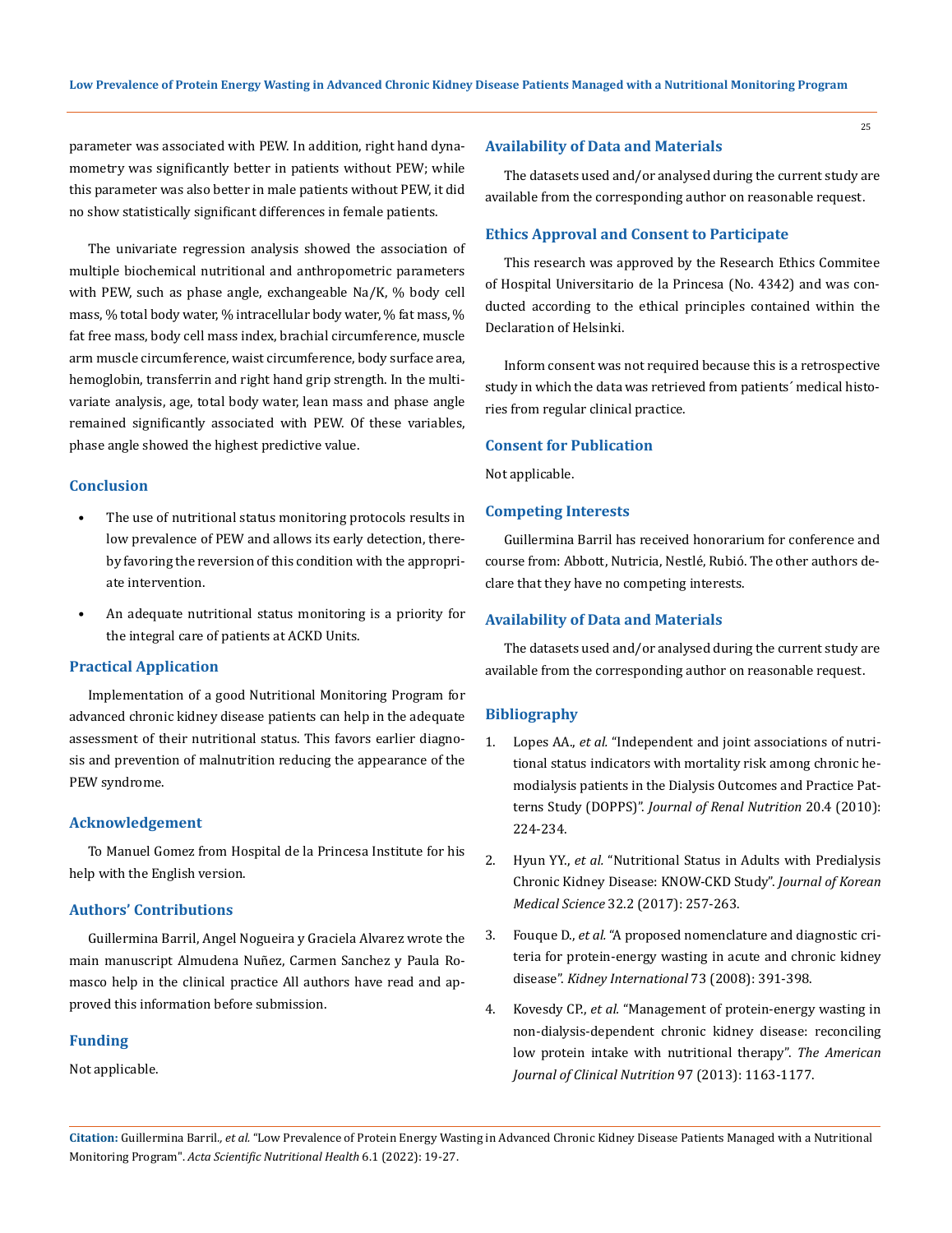- 5. Moreau-Gaudry X., *et al.* ["A simple protein-energy wasting](https://pubmed.ncbi.nlm.nih.gov/25194620/)  [score predicts survival in maintenance hemodialysis patients".](https://pubmed.ncbi.nlm.nih.gov/25194620/)  *[Journal of Renal Nutrition Official Journal of the Council](https://pubmed.ncbi.nlm.nih.gov/25194620/) on Re[nal Nutrition of the National Kidney Foundation](https://pubmed.ncbi.nlm.nih.gov/25194620/)* 24 (2014): [395-400.](https://pubmed.ncbi.nlm.nih.gov/25194620/)
- 6. Carrero JJ., *et al.* ["Etiology of the protein-energy wasting syn](https://pubmed.ncbi.nlm.nih.gov/23428357/)[drome in chronic kidney disease: a consensus statement from](https://pubmed.ncbi.nlm.nih.gov/23428357/)  [the International Society of Renal Nutrition and Metabolism](https://pubmed.ncbi.nlm.nih.gov/23428357/)  (ISRNM)". *[Journal of Renal Nutrition](https://pubmed.ncbi.nlm.nih.gov/23428357/)* 23 (2013): 77-90.
- 7. Ramy M Hanna., *et al.* ["A Practical Approach to Nutrition, Pro](https://pubmed.ncbi.nlm.nih.gov/31851983/)[tein-Energy Wasting, Sarcopenia, and Cachexia in Patients".](https://pubmed.ncbi.nlm.nih.gov/31851983/)  *[Blood Purification](https://pubmed.ncbi.nlm.nih.gov/31851983/)* 49 (2020): 202-211.
- 8. De Mutsert R., *et al.* ["Subjective global assessment of nutri](https://pubmed.ncbi.nlm.nih.gov/19144733/)[tional status is strongly associated with mortality in chronic](https://pubmed.ncbi.nlm.nih.gov/19144733/)  dialysis patients". *[American Journal of Clinical Nutrition](https://pubmed.ncbi.nlm.nih.gov/19144733/)* 89 [\(2009\): 787-793.](https://pubmed.ncbi.nlm.nih.gov/19144733/)
- 9. Sum SS-M., *et al.* ["Comparison of subjective global assessment](https://pubmed.ncbi.nlm.nih.gov/28600134/)  [and protein energy wasting score to nutrition evaluations](https://pubmed.ncbi.nlm.nih.gov/28600134/)  [conducted by registered dietitian nutritionists in identifying](https://pubmed.ncbi.nlm.nih.gov/28600134/)  [protein energy wasting risk in maintenance hemodialysis pa](https://pubmed.ncbi.nlm.nih.gov/28600134/)tients". *[Journal of Renal Nutrition Official Journal of the Coun](https://pubmed.ncbi.nlm.nih.gov/28600134/)[cil on Renal Nutrition of the National Kidney Foundation](https://pubmed.ncbi.nlm.nih.gov/28600134/)* 27 [\(2017\): 325-332.](https://pubmed.ncbi.nlm.nih.gov/28600134/)
- 10. Vegine PM., *et al.* ["Assessment of methods to identify protein](https://pubmed.ncbi.nlm.nih.gov/21541464/)[energy wasting in patients on hemodialysis".](https://pubmed.ncbi.nlm.nih.gov/21541464/) *Brazilian Journal [of Nephrology Orgao of Soc Bras E Lat-Am Nefrol](https://pubmed.ncbi.nlm.nih.gov/21541464/)* 33 (2011): [55-61.](https://pubmed.ncbi.nlm.nih.gov/21541464/)
- 11. Laetitia Koppe., *et al.* ["Kidney cachexia or protein-energy](https://pubmed.ncbi.nlm.nih.gov/30977979/)  [wasting in chronic kidney disease: facts and numbers".](https://pubmed.ncbi.nlm.nih.gov/30977979/) *Journal [of Cachexia, Sarcopenia and Muscle](https://pubmed.ncbi.nlm.nih.gov/30977979/)* 10 (2019): 479-484.
- 12. Dai L., *et al.* ["Clinical global assessment of nutritional status](https://pubmed.ncbi.nlm.nih.gov/29211778/)  [as predictor of mortality in chronic kidney disease patients".](https://pubmed.ncbi.nlm.nih.gov/29211778/)  *PLoS ONE* [12 \(2017\): e0186659.](https://pubmed.ncbi.nlm.nih.gov/29211778/)
- 13. Pérez-Torres A., *et al.* ["Protein-energy wasting syndrome in ad](https://pubmed.ncbi.nlm.nih.gov/28755901/)[vanced chronic kidney disease: prevalence and specific clinical](https://pubmed.ncbi.nlm.nih.gov/28755901/)  characteristics". *[Nefrologia \(England Ed\)](https://pubmed.ncbi.nlm.nih.gov/28755901/)* 38 (2018): 141-151.
- 14. Campbell KL., *et al.* ["Evaluation of nutrition assessment tolos](https://pubmed.ncbi.nlm.nih.gov/17462551/)  [compared with body cell mass for the assessment of malnutri](https://pubmed.ncbi.nlm.nih.gov/17462551/)tion in chronic kidney disease". *[Journal of Renal Nutrition](https://pubmed.ncbi.nlm.nih.gov/17462551/) Of-*

*[ficial Journal of the Council on Renal Nutrition of the National](https://pubmed.ncbi.nlm.nih.gov/17462551/) [Kidney Foundation](https://pubmed.ncbi.nlm.nih.gov/17462551/)* 17 (2007): 189-195.

- 15. Cupisti A., *et al.* ["Nutritional status and dietary manipulation](https://pubmed.ncbi.nlm.nih.gov/15232790/) [in predialysis chronic renal failure patients".](https://pubmed.ncbi.nlm.nih.gov/15232790/) *Journal of Renal [Nutrition Official Journal of the Council on Renal Nutrition of](https://pubmed.ncbi.nlm.nih.gov/15232790/) [the National Kidney Foundation](https://pubmed.ncbi.nlm.nih.gov/15232790/)* 14 (2004): 127-133.
- 16. Kim JC., *et al.* ["Frailty and protein-energy wasting in elderly](https://pubmed.ncbi.nlm.nih.gov/23264684/) [patients with end stage kidney disease".](https://pubmed.ncbi.nlm.nih.gov/23264684/) *Journal of the Ameri[can Society of Nephrology](https://pubmed.ncbi.nlm.nih.gov/23264684/)* 24.3 (2013): 337-351.
- 17. Carrero JJ., *et al.* ["Global prevalence of protein-energy wasting](https://pubmed.ncbi.nlm.nih.gov/30348259/) [in kidney disease: a meta-analysis of contemporary observa](https://pubmed.ncbi.nlm.nih.gov/30348259/)[tional studies from the international society of renal nutrition](https://pubmed.ncbi.nlm.nih.gov/30348259/) and metabolism". *[Journal of Renal Nutrition Official Journal of](https://pubmed.ncbi.nlm.nih.gov/30348259/) [the Council on Renal Nutrition of the National Kidney Founda](https://pubmed.ncbi.nlm.nih.gov/30348259/)tion* [28 \(2018\): 380-392.](https://pubmed.ncbi.nlm.nih.gov/30348259/)
- 18. Gracia-Iguacel C., *et al.* ["Prevalencia del desgaste proteico](https://www.revistanefrologia.com/es-prevalencia-del-sindrome-desgaste-proteico-energetico-articulo-X021169951305289X)[energético y su asociación con mortalidad en pacientes en](https://www.revistanefrologia.com/es-prevalencia-del-sindrome-desgaste-proteico-energetico-articulo-X021169951305289X) [hemodiálisis en un centro de España".](https://www.revistanefrologia.com/es-prevalencia-del-sindrome-desgaste-proteico-energetico-articulo-X021169951305289X) *Nefrología* 33.4 (2013): [495-505.](https://www.revistanefrologia.com/es-prevalencia-del-sindrome-desgaste-proteico-energetico-articulo-X021169951305289X)
- 19. Ruperto M., *et al.* ["Predictors of protein-energy wasting in](https://pubmed.ncbi.nlm.nih.gov/25257462/) [haemodialysis patients: a cross-sectional study".](https://pubmed.ncbi.nlm.nih.gov/25257462/) *Journal of [Human Nutrition and Dietetics](https://pubmed.ncbi.nlm.nih.gov/25257462/)* 29.1 (2014): 38-47.
- 20. [Wang XH and Mitch WE. "Mechanisms of muscle wasting](https://pubmed.ncbi.nlm.nih.gov/24981816/) [in chronic kidney disease".](https://pubmed.ncbi.nlm.nih.gov/24981816/) *Nature Reviews Nephrology* 10 [\(2014\): 504-516.](https://pubmed.ncbi.nlm.nih.gov/24981816/)
- 21. Obi Y., *et al.* ["Latest consensus and update on proteinenergy](https://pubmed.ncbi.nlm.nih.gov/25807354/) [wasting in chronic kidney disease".](https://pubmed.ncbi.nlm.nih.gov/25807354/) *Current Opinion in Clinical [Nutrition and Metabolic Care](https://pubmed.ncbi.nlm.nih.gov/25807354/)* 18.3 (2015): 254-262.
- 22. Evans WJ., *et al.* ["Cachexia: a new definition".](https://pubmed.ncbi.nlm.nih.gov/18718696/) *Clinical nutrition [\(Edinburgh, Scotland\)](https://pubmed.ncbi.nlm.nih.gov/18718696/)* 27 (2008): 793-799.
- 23. John SG., *et al.* ["Natural history of skeletal muscle mass chang](https://pubmed.ncbi.nlm.nih.gov/23741490/)[es in chronic kidney disease stage 4 and 5 patients: an obser](https://pubmed.ncbi.nlm.nih.gov/23741490/)vational study". *PLoS One* [8.5 \(2013\): e65372.](https://pubmed.ncbi.nlm.nih.gov/23741490/)
- 24. De Mutsert R., *et al.* ["Excess mortality due to interaction be](https://pubmed.ncbi.nlm.nih.gov/18400817/)[tween protein-energy wasting, inflammation and cardiovas](https://pubmed.ncbi.nlm.nih.gov/18400817/)[cular disease in chronic dialysis patients".](https://pubmed.ncbi.nlm.nih.gov/18400817/) *Nephrol Dial Trans[plant Off Publ Eur Dial Transpl Assoc - Eur Ren Assoc](https://pubmed.ncbi.nlm.nih.gov/18400817/)* 23 (2008): [2957-2964.](https://pubmed.ncbi.nlm.nih.gov/18400817/)

**Citation:** Guillermina Barril*., et al.* "Low Prevalence of Protein Energy Wasting in Advanced Chronic Kidney Disease Patients Managed with a Nutritional Monitoring Program". *Acta Scientific Nutritional Health* 6.1 (2022): 19-27.